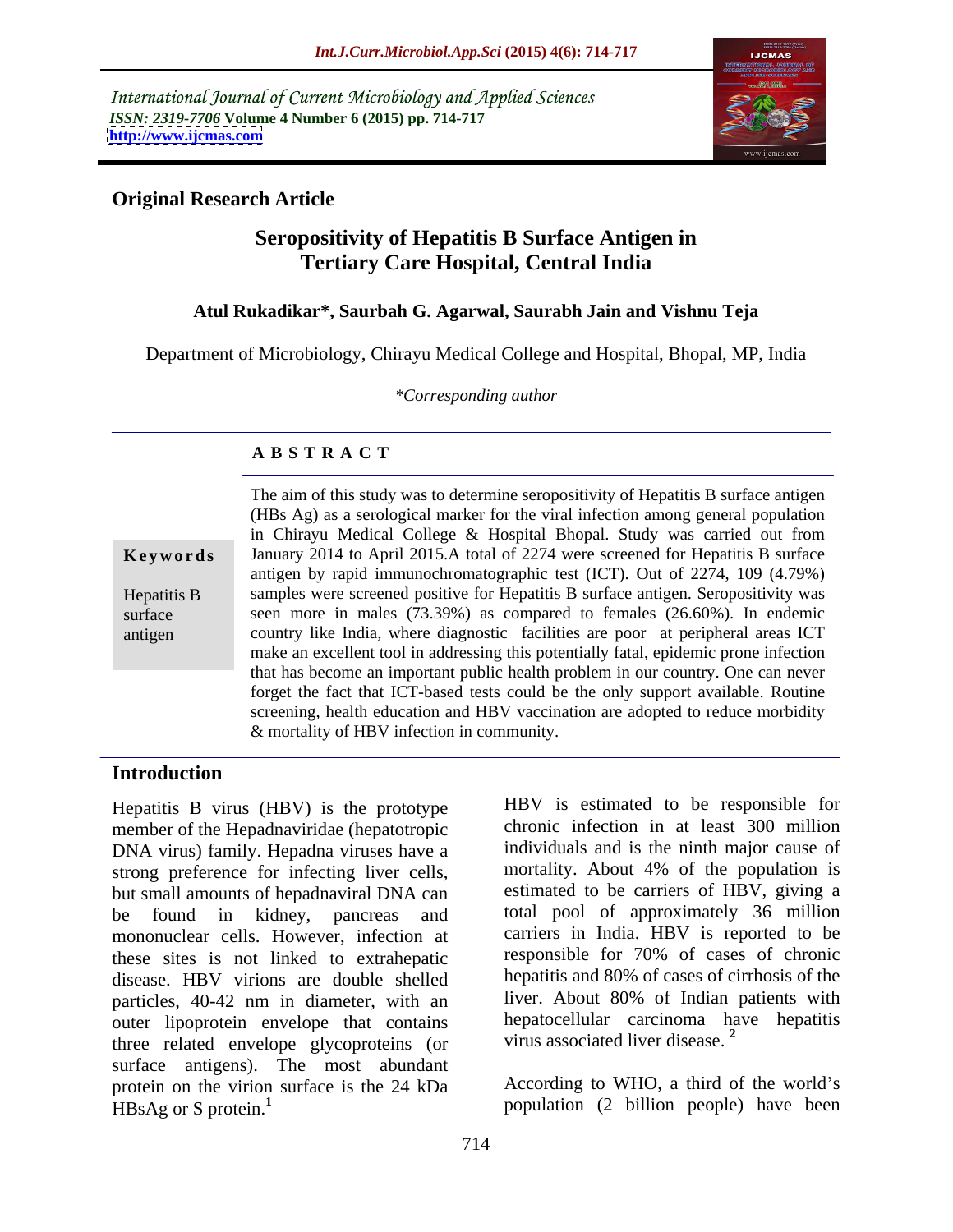infected with HBV, and about 5% are chronically infected. The prevalence of seen more in males (73.39%) as compared to HBsAg positivity in the Far East (South east Asia, China, the Phillipines, Indonesia), the

manufactured by Diagnostic Enterprises. India.

Out of 2274,109 (4.79%) samples were screened positive for Hepatitis B surface

antigen.(Table No: 1). Seropositivity was females (26.60%). (Table No: 2)

Middle East, Africa, and parts of South The overall seropositivity of HBsAg in the America ranges from 8-15%<sup>3</sup> present study was 4.79% which is consistent Diagnosis of HBV infection is usually with a little difference. Various studies have through serological and virological markers. documented the seropositivity from as low Hepatitis B surface antigen (HBs Ag) is the as 1% to as high as 15%. Bhattacharya et al hall mark of HBV infection and is the first reported seropositivity of hepatitis B virus serological marker to appear in acute HBV infection of about 1.66% in West Bengal, infection and persistence of HBs Ag for Kolkata which was low in comparewith more than 6 months suggest chronic HBV other studies in different parts of India.<sup>5</sup> infection .<sup>4</sup> while study conducted by Behal R et al With this background, study was conducted also documented the seropositivity of 7%.**<sup>7</sup>** to know the seropositivity of Hepatitis B Williams et al documented the seropositivity surface antigen by rapid of Hepatitis B infection 7.4%.**<sup>8</sup>** Martha immunochromatographic test. Baskar Rao reported 7.6% patients of **Materials and Methods et al documented 5.7%.** <sup>10</sup> A study of The Prospective Hospital Based Study was Reddy et al found the seropositivity of conducted in the Department of Hepatitis B infection in 4.40% <sup>11</sup> while Microbiology, from January 2014 to April Chandra M et al documented 4.80%.**<sup>12</sup>** 2015. A total of 2274 were screened for Therefore this study shows comparable Hepatitis B surface antigen by rapid findings of hepatitis B infection with the immunochromatographic test (ICT) test different authors from different parts of with the overall positivity rate in India 4%, documented 2.25% .**<sup>6</sup>** Chandrasekaran et seropositivity for Hepatitis B,<sup>9</sup>while Kurein while Kurein hepatitis B surface antigen carried out by **<sup>11</sup>**while India.

**Results and Discussion In the present study, seropositivity was** found more in males (73.39%) than in females (26.60%).

**Table.1** Seropositivity of Hepatitis B Surface Antigen (n=2274)

| <b>Sample screened positive</b> |     |     |
|---------------------------------|-----|-----|
| for Hepatitis B surface         | 109 | .   |
| antigen                         |     |     |
| Total                           |     | 100 |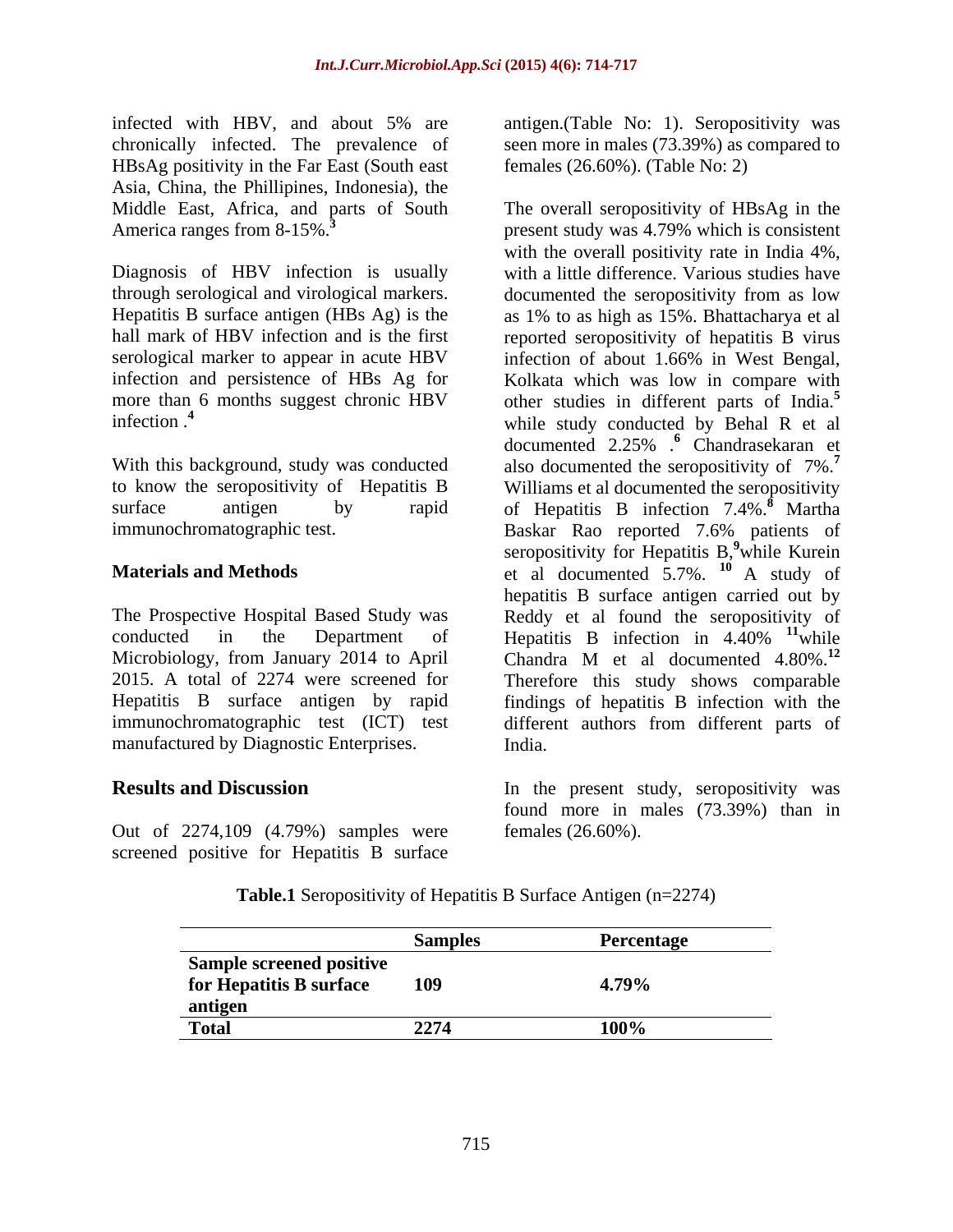| Gender      | <b>Sample screened positive</b><br>for Hepatitis B surface Percentage |                                                                                                                                                                                                                                                                                                                                                                                                                                                                                            |
|-------------|-----------------------------------------------------------------------|--------------------------------------------------------------------------------------------------------------------------------------------------------------------------------------------------------------------------------------------------------------------------------------------------------------------------------------------------------------------------------------------------------------------------------------------------------------------------------------------|
|             |                                                                       | $\blacksquare$ $\blacksquare$ $\blacksquare$ $\blacksquare$ $\blacksquare$ $\blacksquare$ $\blacksquare$ $\blacksquare$ $\blacksquare$ $\blacksquare$ $\blacksquare$ $\blacksquare$ $\blacksquare$ $\blacksquare$ $\blacksquare$ $\blacksquare$ $\blacksquare$ $\blacksquare$ $\blacksquare$ $\blacksquare$ $\blacksquare$ $\blacksquare$ $\blacksquare$ $\blacksquare$ $\blacksquare$ $\blacksquare$ $\blacksquare$ $\blacksquare$ $\blacksquare$ $\blacksquare$ $\blacksquare$ $\blacks$ |
| <b>Male</b> |                                                                       |                                                                                                                                                                                                                                                                                                                                                                                                                                                                                            |
| Female      |                                                                       |                                                                                                                                                                                                                                                                                                                                                                                                                                                                                            |
| 1 otal      | 100                                                                   | $\left( \frac{1}{2} \right)$                                                                                                                                                                                                                                                                                                                                                                                                                                                               |

**Table.2** Sex-wise distribution (n=109)

Datta et al had found that the HBsAg positivity rate of 35.3% in male and 19.3% in female<sup>13</sup>, while P. Jain et al also found  $\overline{a}$ . that the positivity of HbsAg was more comparison to female  $23.22\%$ .<sup>14</sup> Quamer S, 3.<br>et al explained the probable cause of females are suffering from Hepatitis B infection less than male because females Fredrick G Hayden, Eds (ASM Press, probably clear HBV more efficiently in comparison to males.<sup>15</sup>

In endemic country like India, where viral markers. Expert Rev. diagnostic facilities are poor in peripheral areas, rapid immunochromatographic tests make an excellent tool in addressing this potentially fatal, epidemic prone infection that has become an important public health forget the fact that ICT-based tests could be the only support available. Routine screening, health education and HBV vaccinations are the methods adopted to reduce the morbidity & mortality of HBV infection in the community. 37.

screened positive for HBsAg by rapid immunochromatographic test were not confirmed by ELISA as this facility was

1. Ganem D, Prince AM. Hepatitis B virus infection- Natural history and clinical

consequences. N Engl J Med 2004; 35: 1118-29.

- , while P.Jain et al also found 2. Gilson RJ et al Sexually transmitted prevalent among males 62.54% in hepatitis: a review Genitourin Med 1992;68:123-129.
- et al explained the probable cause of  $\Box$  Clinical viology,  $2^{nd}$  ed. Douglas D Zarski JP, Ganem D, Wright TL. In:  $n d$   $\alpha d$   $\beta$   $\alpha$ ed. Douglas D Richman, Richard J Whitley and Fredrick G Hayden, Eds (ASM Press, Washington DC) 2002: 623.
- comparison to males.**<sup>15</sup>** 4. Kao JH (2008) Diagnosis of hepatitis B virus infection through serological and viral markers. Expert Rev. Gastroenterol. Hepatol. 2(4). 504-62.
- problem in our country. One can never **HBV**, HCV, HIV and syphilis 5. Bhattacharya P, Chandra PK, Datta S, Banerjee A, Chakraborty S, Rajendran K, Basu SK, Bhattacharya SK, Chakravarty R. Significant increase in HBV, HCV, HIV and syphilis infections among blood donors in West Bengal, Eastern India 2004-2005: Exploratory screening reveals high frequency of occult HBV infection. World J Gastroenterol 2007 21: 3730- 37.
- **Limitation of the study:** The samples A, Agarwal N, Dhole TN not available. Arq. Gastroenterol. 2008: 45: 137- 40. 6. Behal R, Jain R, Behal KK, Bhagoliwal A, Agarwal N, Dhole TN Seroprevalence and risk factors for hepatitis B virus infection among general population in Northern India.
- **References** Krishnan V, Mohan G, Chandrasekaran 7. Chandrasekaran S, Palaniappan N, N - Relative prevalence of hepatitis B viral markers and hepatitis C virus antibodies (anti HCV) in Madurai,